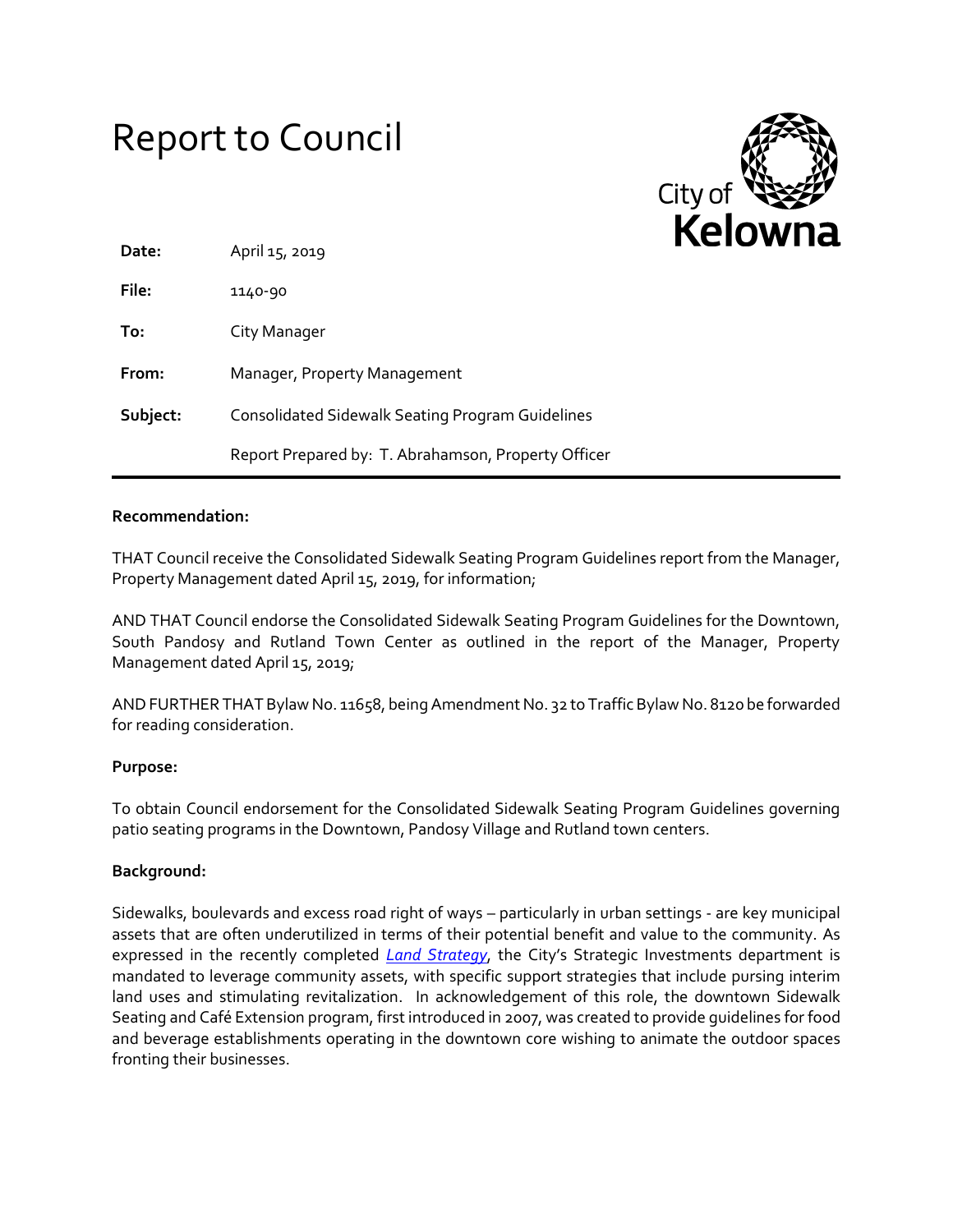The success realized by the downtown Sidewalk Seating & Café Extension program was a key factor in the design and ultimate construction of the 2013 Bernard Avenue revitalization project, which resulted in a significantly wider sidewalk and clearly defined 'frontage' and 'pedestrian' zones. To take advantage of the unique opportunities afforded by the revitalized Bernard Avenue, the Bernard Avenue Patio Guidelines were developed in 2014, implementation of which has led to the vibrant and animated Bernard Avenue that currently provides value to business, residents and visitors, alike.

The proposed Consolidated Sidewalk Seating Program Guidelines are intended to both:

- (a) unify and simplify the Sidewalk Seating and Café Extension program and the Bernard Avenue Patio Guidelines; and,
- (b) expand the value and benefit of animated sidewalks by making the program available in other urban centres, including the Rutland Town Centre and the South Pandosy Town Centre.

Instead of being limited to downtown, the Consolidated Sidewalk Seating Program Guidelines provide opportunities and policy direction for businesses anywhere within Kelowna that occupy interior space, are engaged in food and beverage service or product sales, and that have the potential for patios on adjacent public property.

In developing the Consolidated Sidewalk Seating Program Guidelines, staff consulted with the Downtown Kelowna Association, the Pandosy Village Business Association and the Uptown Rutland Business Association. Letters of support from all three business associations with respect to this initiative are attached as Schedule B.

# **Legal/Statutory Procedural Requirements:**

Amendment No. 32 to Traffic Bylaw No. 8120, Part 7 and Schedule "A" (Fees)

# **Financial/Budgetary Considerations:**

In additional to providing a valuable public and community amenity, the Sidewalk Seating & Café Extension Program and the Bernard Avenue Patio Guidelines generate on-going revenue for the City of Kelowna. Fees associated with permitting private use of public spaces are a requirement to ensure the municipality does not provide assistance to business, and are established through the use of a third-party appraisal. Specific fees proposed in the Consolidated Sidewalk Seating Program (as shown below) were established Kent-Macpherson.

| Fee Recommendations - Consolidated Sidewalk Seating Program |               |          |                |          |                          |          |                              |          |  |  |
|-------------------------------------------------------------|---------------|----------|----------------|----------|--------------------------|----------|------------------------------|----------|--|--|
|                                                             | South Pandosy |          | Uptown Rutland |          | Bernard Ave <sup>3</sup> |          | Off Bernard Ave <sup>3</sup> |          |  |  |
|                                                             | Current       | Proposed | Current        | Proposed | Current                  | Proposed | Current <sup>4</sup>         | Proposed |  |  |
| Small Patio <sup>1</sup>                                    | n/a           | \$510    | n/a            | \$255    | \$510                    | \$510    | n/a                          | \$332    |  |  |
| Large Patio (no liquor) <sup>2</sup>                        | n/a           | \$4.00   | n/a            | \$2.00   | \$4.32                   | \$4.00   | \$0.75                       | \$2.60   |  |  |
| Large Patio (with liquor) <sup>2</sup>                      | n/a           | \$8.00   | n/a            | \$4.00   | \$8.64                   | \$8.00   | \$0.75                       | \$5.20   |  |  |
| <sup>1</sup> annual fee                                     |               |          |                |          |                          |          |                              |          |  |  |
| <sup>2</sup> fee per year per square foot                   |               |          |                |          |                          |          |                              |          |  |  |